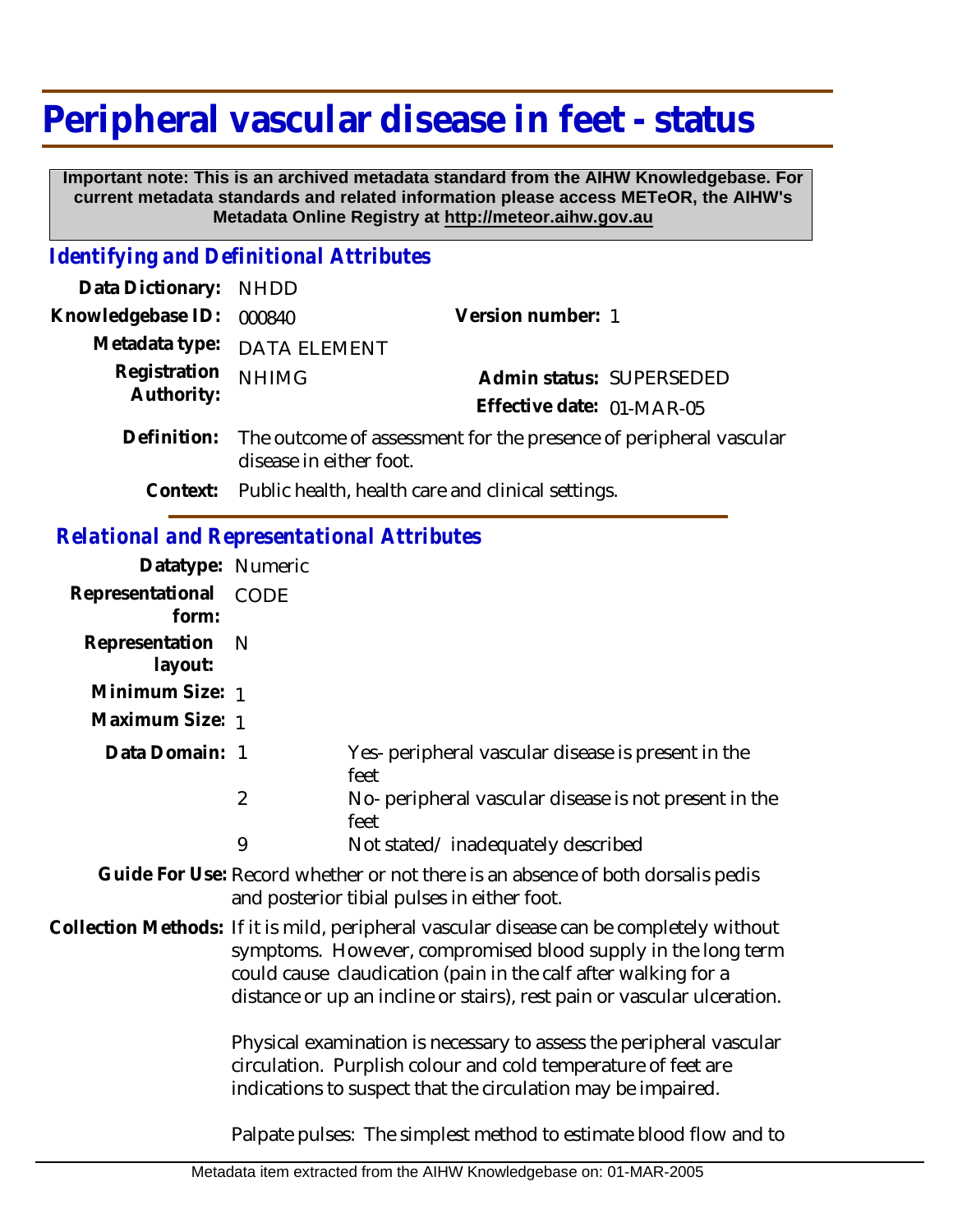|                          | detect ischaemia to the lower extremities is palpation of the foot<br>pulses (posterior tibial and dorsalis pedis arteries) in both feet.<br>Note whether pulses are present or absent. If pulses in the foot can<br>be clearly felt, the risk of foot ulceration due to vascular disease is<br>small.                                                     |
|--------------------------|------------------------------------------------------------------------------------------------------------------------------------------------------------------------------------------------------------------------------------------------------------------------------------------------------------------------------------------------------------|
|                          | Test capillary return: A helpful confirmation sign of arterial<br>insufficiency is pallor of the involved feet after 1 - 2 min of<br>elevation if venous filling time is delayed beyond the normal limit<br>of 15 sec.                                                                                                                                     |
|                          | Doppler probe: If pulses cannot be palpated, apply a small hand-<br>held Doppler, placed over the dorsalis pedis or posterior tibial<br>arteries to detect pulses, quantify the vascular supply and listen to<br>the quality of the signal.                                                                                                                |
|                          | When the foot pulses are very weak or not palpable, the risk<br>assessment could be completed by measuring the ankle brachial<br>index (ankle pressure/ brachial pressure). Normal ankle brachial<br>index is 0.9 - 1.2. An ankle brachial index less than 0.6 indicates<br>compromised peripheral circulation.                                            |
|                          | Related metadata: relates to the data element Foot deformity version 1<br>relates to the data element Foot lesion - active version 1<br>relates to the data element Foot ulcer - current version 1<br>relates to the data element Foot ulcer - history version 1<br>relates to the data element Lower limb amputation due to vascular<br>disease version 1 |
|                          | relates to the data element Peripheral neuropathy - status version 1<br>relates to the data element Health professionals attended - diabetes<br>mellitus version 1                                                                                                                                                                                         |
| dministrative Attributes |                                                                                                                                                                                                                                                                                                                                                            |

## *Administrative Attributes*

Source Document: National Diabetes Outcomes Quality Review Initiative (NDOQRIN) data dictionary.

**Source Organisation:** National Diabetes Data Working Group

Comments: Peripheral vascular disease is the leading cause of occlusion of blood vessels of the extremities with increasing prevalence in individuals with hypertension, hypercholesterolemia and diabetes mellitus, and in cigarette smokers.

> Peripheral vascular disease is estimated to occur 11 times more frequently and develop about 10 years earlier in people with diabetes.